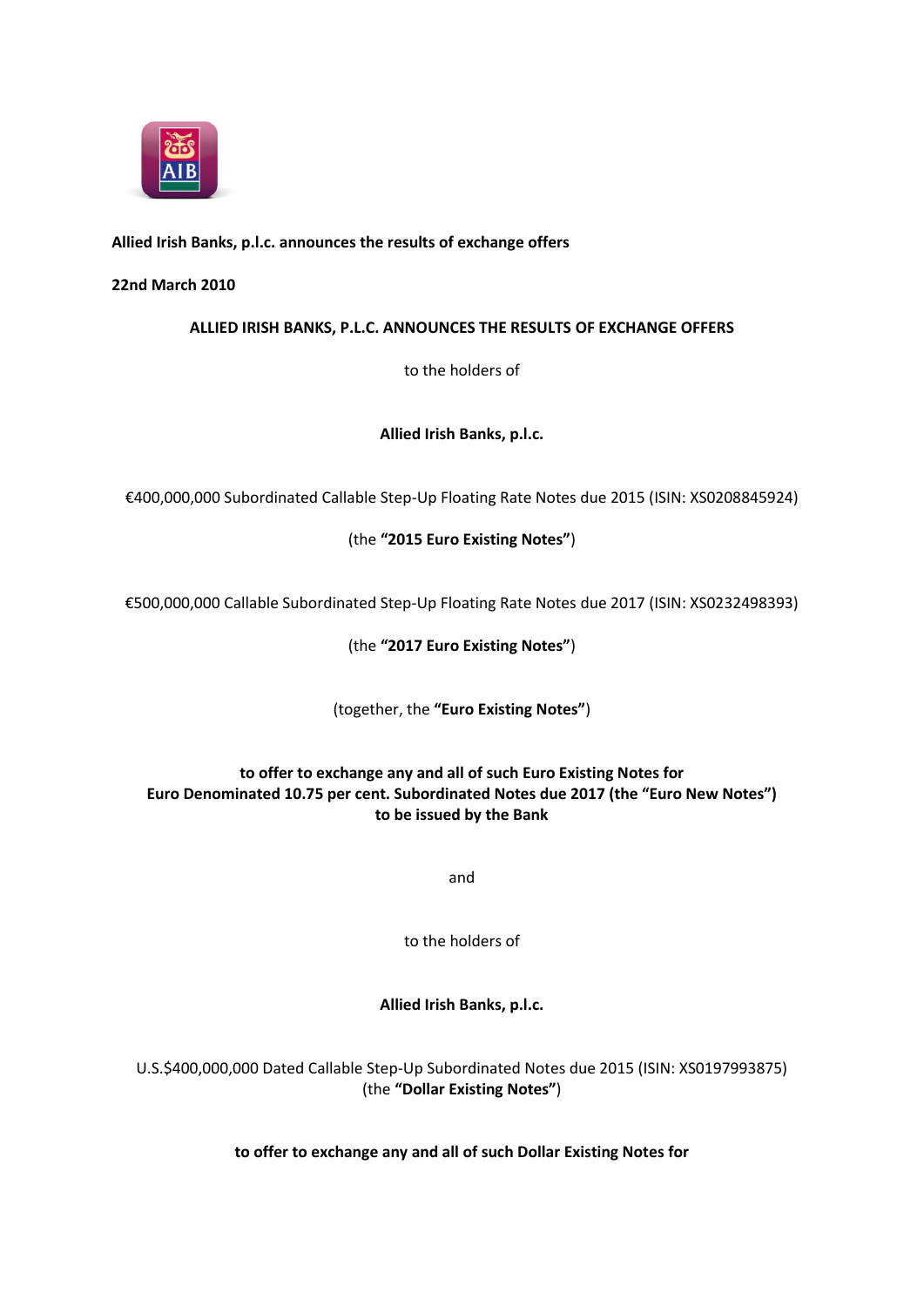# **United States Dollar Denominated 10.75 per cent. Subordinated Notes due 2017 (the "Dollar New Notes") to be issued by the Bank**

and

to the holders of

#### **Allied Irish Banks, p.l.c.**

# £700,000,000 Callable Dated Subordinated Fixed to Floating Rate Notes due July 2023 (ISIN: XS0368068937) (the **"2023 Sterling Existing Notes"**)

# £500,000,000 Subordinated Callable Fixed/Floating Rate Notes due 2025 (ISIN: XS0214107053) (the **"2025 Sterling Existing Notes"**)

£350,000,000 Subordinated Callable Fixed/Floating Rate Notes due 2030 (ISIN: XS0180778507) (the **"2030 Sterling Existing Notes"**)

(together, the **"Sterling Existing Notes"** and together with the Euro Existing Notes and the Dollar Existing Notes, the **"Existing Notes"**)

# **to offer to exchange any and all of such Sterling Existing Notes for Sterling Denominated 11.50 per cent. Subordinated Notes due 2022 to be issued by the Bank (the "Sterling New Notes" and together with the Euro New Notes and the Dollar New Notes, the "New Notes"))**

On 15 March 2010, Allied Irish Banks, p.l.c. (the "Bank") announced that it was inviting all holders of the Existing Notes (subject to the restrictions set out in the Exchange Offer Memorandum (as defined below)) to exchange any and all of their Existing Notes (the "Exchange Offers") for New Notes on the terms and subject to the conditions set out in the Exchange Offer Memorandum dated 15 March 2010 (the "Exchange Offer Memorandum").

This announcement is made in accordance with the Exchange Offer Memorandum.

The Bank hereby announces the results of the Exchange Offers and the following terms in relation to the New Notes to be issued in connection with each of the Exchange Offers: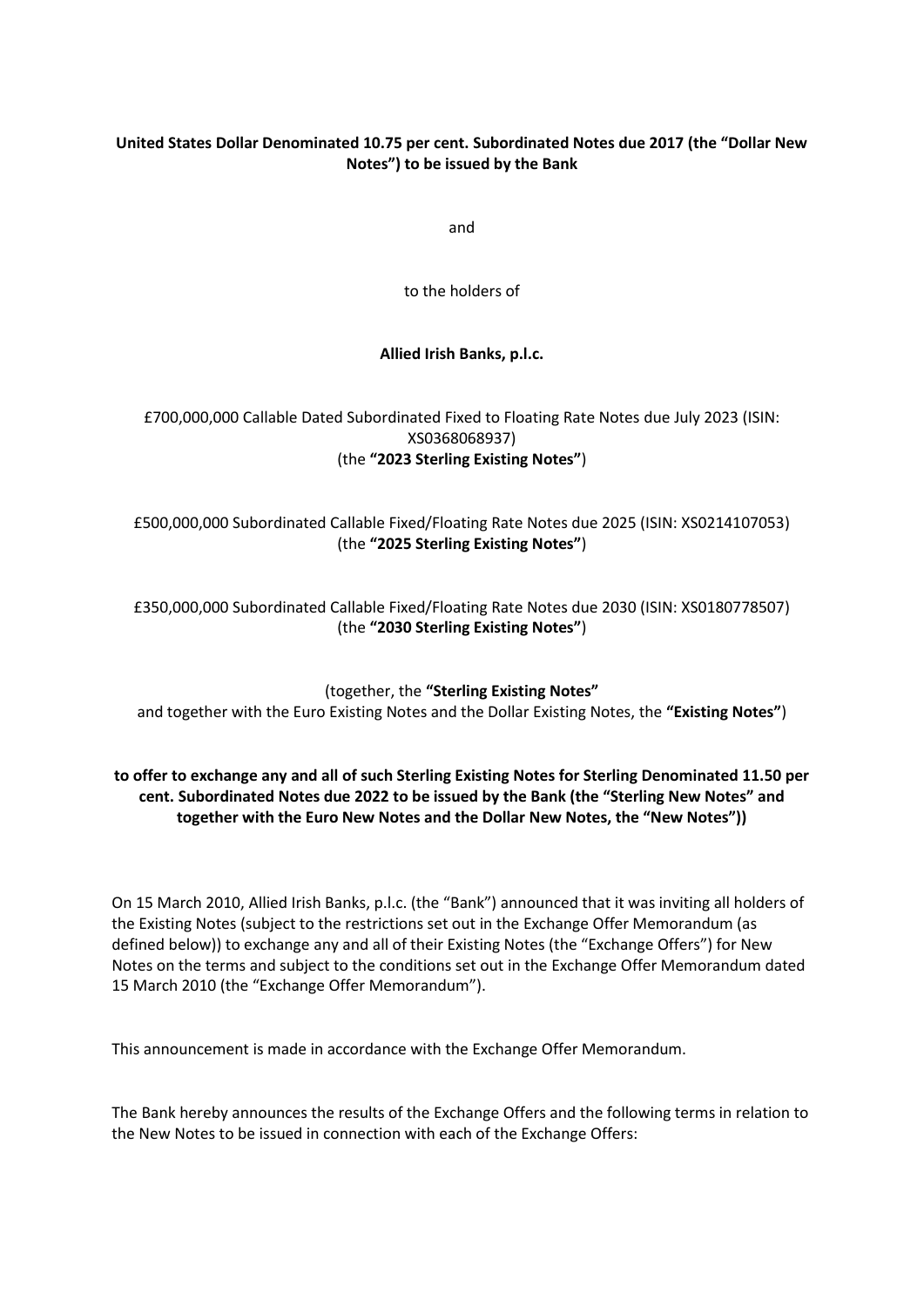| Aggregate nominal amount of Euro New Notes €419,070,000<br>to be issued by the Bank:              |                   |
|---------------------------------------------------------------------------------------------------|-------------------|
| Aggregate nominal amount of Dollar New<br>Notes to be issued by the Bank:                         | U.S.\$177,096,000 |
| Aggregate nominal amount of Sterling New<br>Notes to be issued by the Bank:                       | £1,096,645,000    |
| Aggregate nominal amount of 2015 Euro<br>Existing Notes accepted for exchange by the              | €212,171,000      |
| Bank:<br>Aggregate nominal amount of 2017 Euro<br>Existing Notes accepted for exchange by the     | €332,472,000      |
| Bank:                                                                                             |                   |
| Aggregate nominal amount of Dollar Existing<br>Notes accepted for exchange by the Bank:           | U.S.\$221,374,000 |
| Aggregate nominal amount of 2023 Sterling<br>Existing Notes accepted for exchange by the<br>Bank: | £548,589,000      |
| Aggregate nominal amount of 2025 Sterling<br>Existing Notes accepted for exchange by the          | £481,013,000      |
| Bank:<br>Aggregate nominal amount of 2030 Sterling<br>Existing accepted for exchange by the Bank: | £323,311,000      |

The ISIN for the Euro New Notes is XS0498532117, the ISIN for the Dollar New Notes is XS0498530178 and the ISIN for the Sterling New Notes is XS0498531069.

Settlement of the Exchange Offers is expected to take place on 29 March 2010.

Capitalised terms used and not otherwise defined in this announcement have the meaning given in the Exchange Offer Memorandum.

### **GENERAL**

Holders are advised to read carefully the Exchange Offer Memorandum for full details of, and information on, the Exchange Offers. Requests for information in relation to the Exchange Offers should be directed to the Dealer Managers:

#### **THE DEALER MANAGERS**

**J.P. Morgan Securities Ltd.** 125 London Wall London EC2Y 5AJ